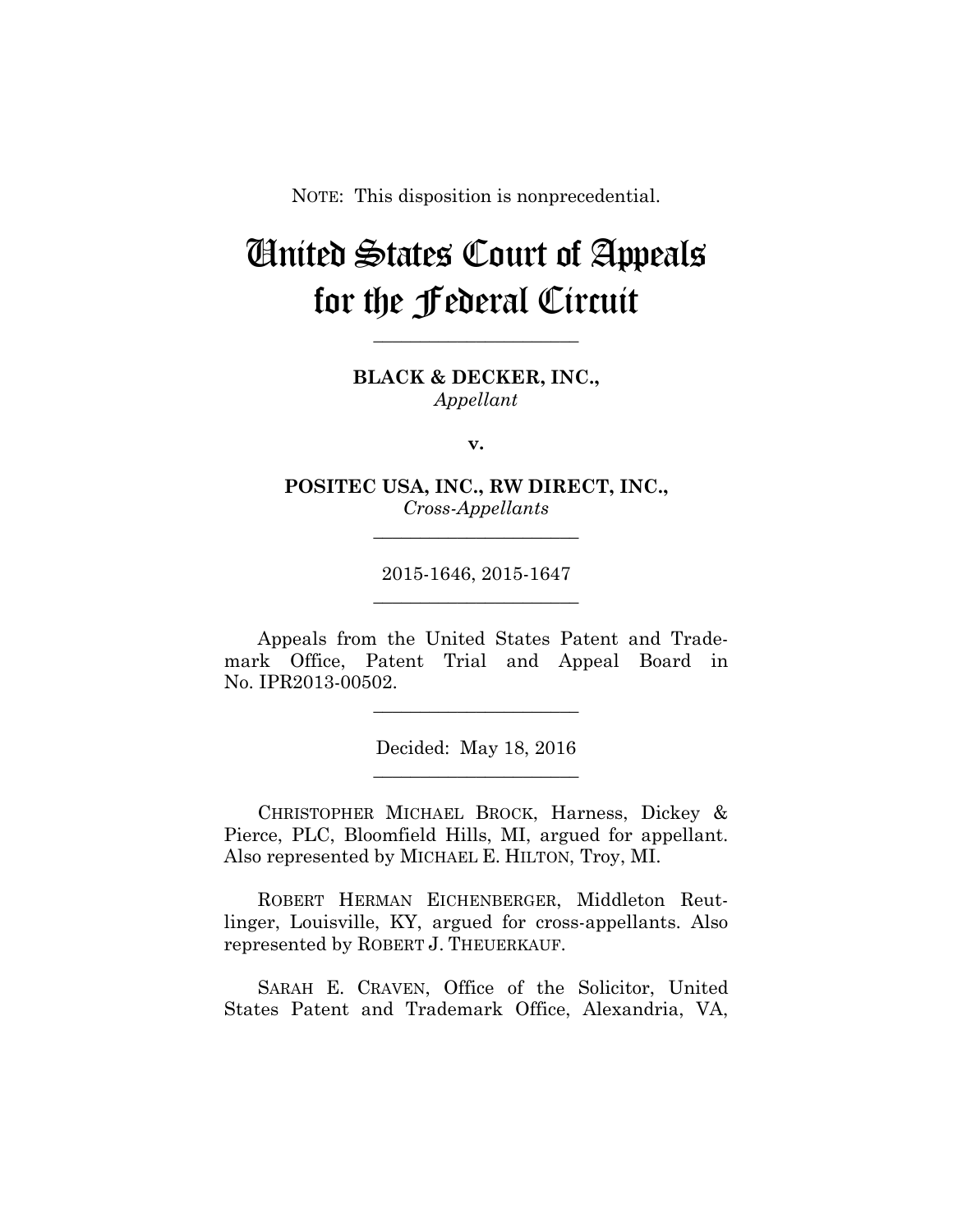argued for intervenor Michelle K. Lee. Also represented by THOMAS W. KRAUSE, SCOTT WEIDENFELLER, JEREMIAH HELM.

**\_\_\_\_\_\_\_\_\_\_\_\_\_\_\_\_\_\_\_\_\_\_** 

Before LOURIE, MOORE, and CHEN, *Circuit Judges.*

#### CHEN, *Circuit Judge*.

These appeals arise from an inter partes review of U.S. Patent No. 5,544,417 (the '417 patent) owned by Black & Decker, Inc. The United States Patent and Trademark Office, Patent Trial and Appeal Board instituted review on the petition of Positec USA, Inc. and RW Direct, Inc. (collectively, Cross-Appellants). In its final written decision, the Board found: (1) claims 16 and 17 unpatentable under 35 U.S.C. § 103 as obvious over U.S. Patent No. 4,498,237 (Mack); and (2) claims 7 and 10 not obvious over Mack and U.K. Patent Application GB 2 115 665 A (Laverick). Black & Decker appeals the Board's finding that claims 16 and 17 would have been obvious; Cross-Appellants appeal the Board's finding that claims 7 and 10 would not have been obvious. For the reasons stated in this opinion, we *reverse* the Board's decision that claims 16 and 17 would have been obvious and *affirm* its decision that claims 7 and 10 would not have been obvious.

## BACKGROUND

# I. The '417 Patent

The '417 patent is directed to a manner of mounting a motor in the housing of a string trimmer. '417 patent, 1:22–28. Specifically, the patent discloses the use of a "motor mounting plate" supported by the string trimmer's housing such that the motor does not contact the interior surface of the housing. *Id.*

The claimed invention's motor-mounting scheme allegedly decreases manufacturing costs of prior art string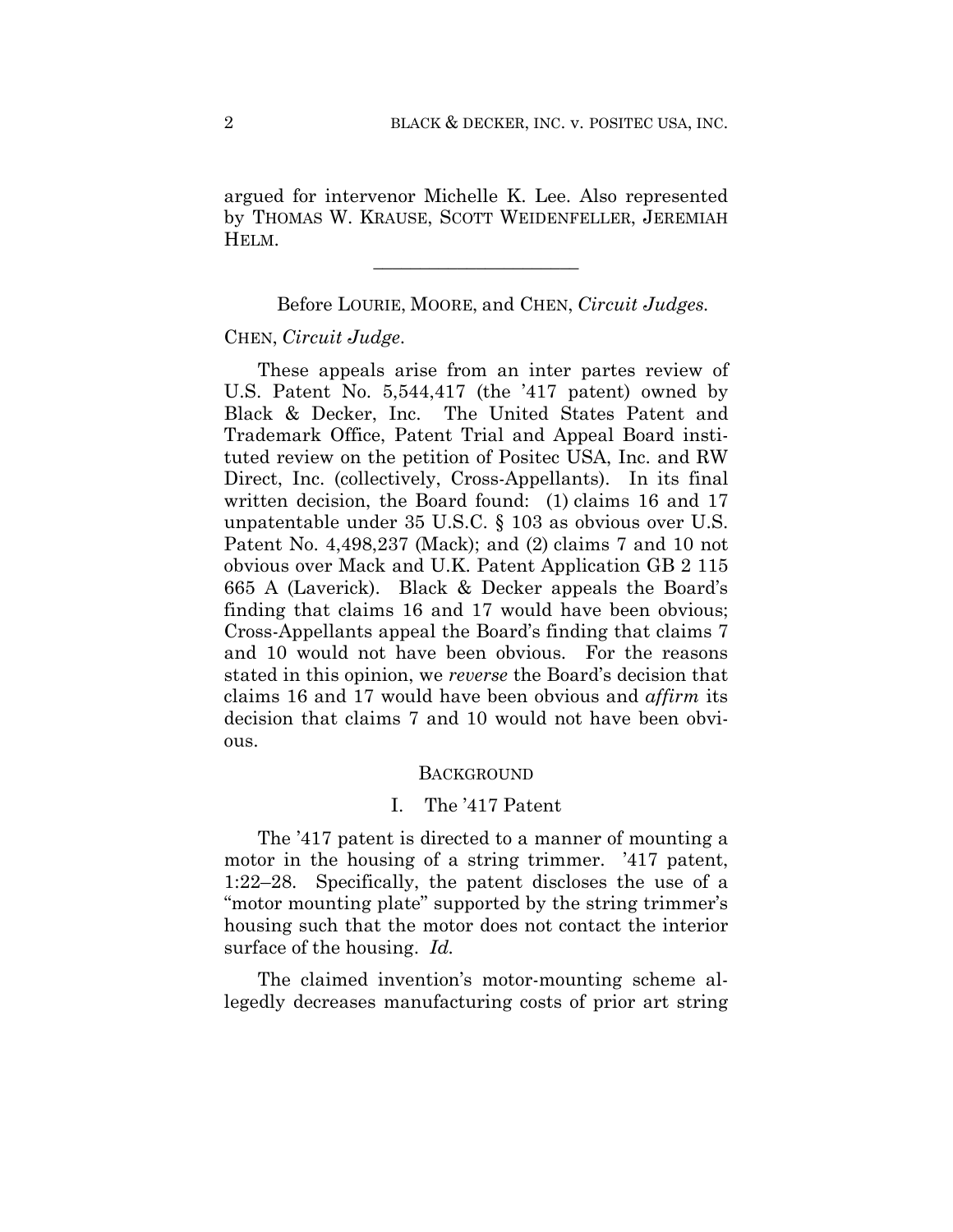trimmers by eliminating the need for "ribs" molded into the interior surface of the housing otherwise necessary to prevent the motor from moving. *Id.* at 1:41–2:8. As the patent specification explains:

While [the prior art] mounting arrangement operates satisfactorily to support a motor within a housing of a string trimmer, this mounting arrangement does require relatively preciselypositioned ribs on the interior surfaces of the housing halves. These ribs somewhat complicate the construction of the two housing halves, which are typically molded from plastic and requires more complex and expensive molds or dies for producing the two housing halves. Additionally, if the ribs are not relatively precisely positioned or of a relatively precise height, then the motor may be able to wobble or otherwise move or cause vibration during operation of the string trimmer. Still further, precisely formed and positioned ribs are often difficult to achieve when certain types of plastic are used to construct the housing.

#### *Id.* at 1:52–66.

The '417 patent describes a string trimmer that uses a rib-less housing as show in the patent's Figure 3: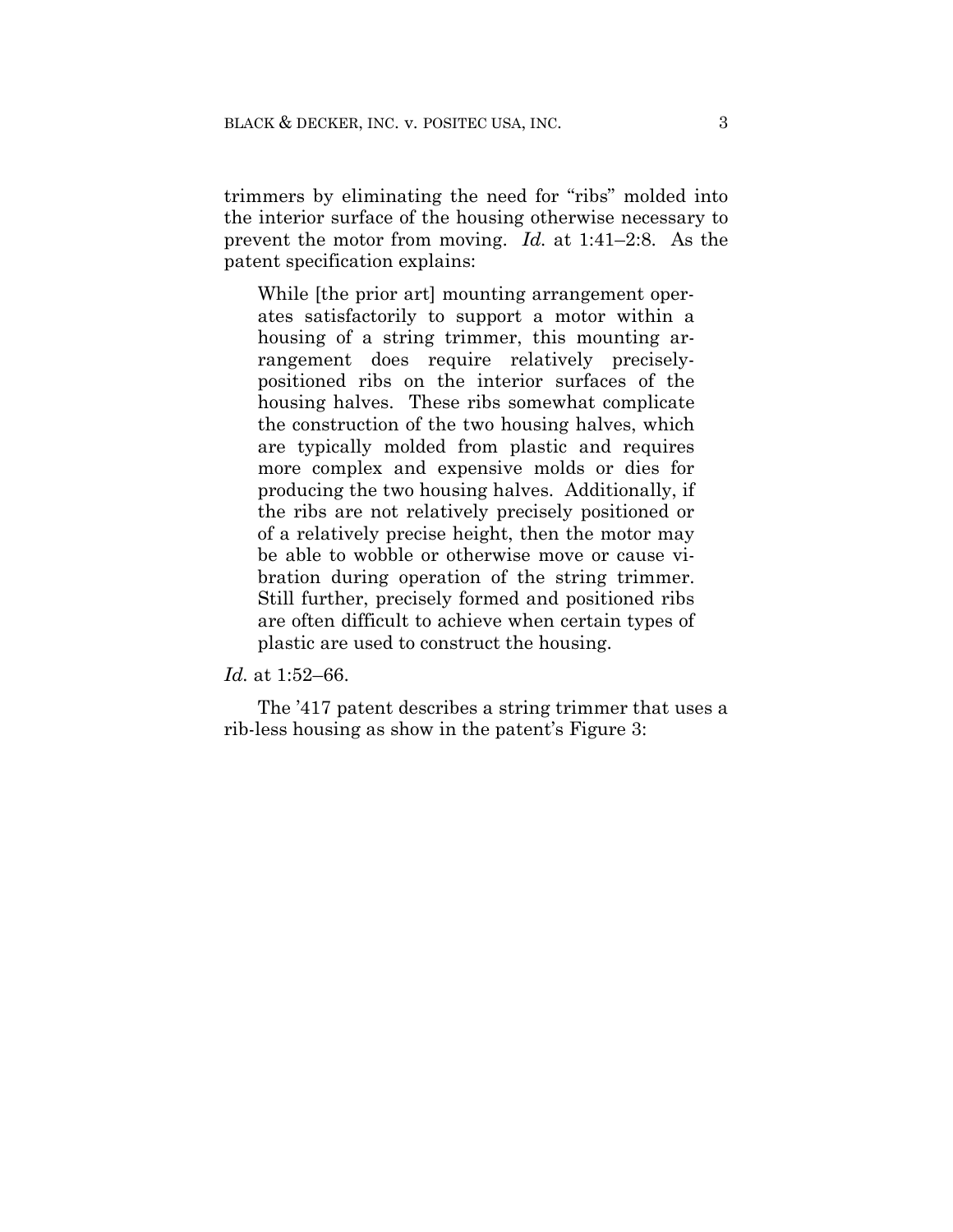

The motor (36) makes no direct contact with the inner surface of the housing (30). *Id.* at 5:25–31. Rather, the motor is attached to the housing via a motor mounting plate assembly (38). *Id.* at 4:30–33. During manufacture, the motor is attached to the motor mounting plate assembly. *Id.* at 2:36–39. The assembly's plate member (40) is then inserted into a groove that is "formed circumferentially about an interior of each housing half," thereby holding the structure in place. *Id.* at 2:34–42.

Claims 7 and 16 are the independent claims at issue in these appeals. Claim 7 is an apparatus claim. It states:

7. A line trimming apparatus for trimming vegetation, comprising:

a trimming line;

a motor drivingly connected to the line;

a housing having an interior wall surface, said interior wall surface including a mounting area in the form of a groove formed thereon; and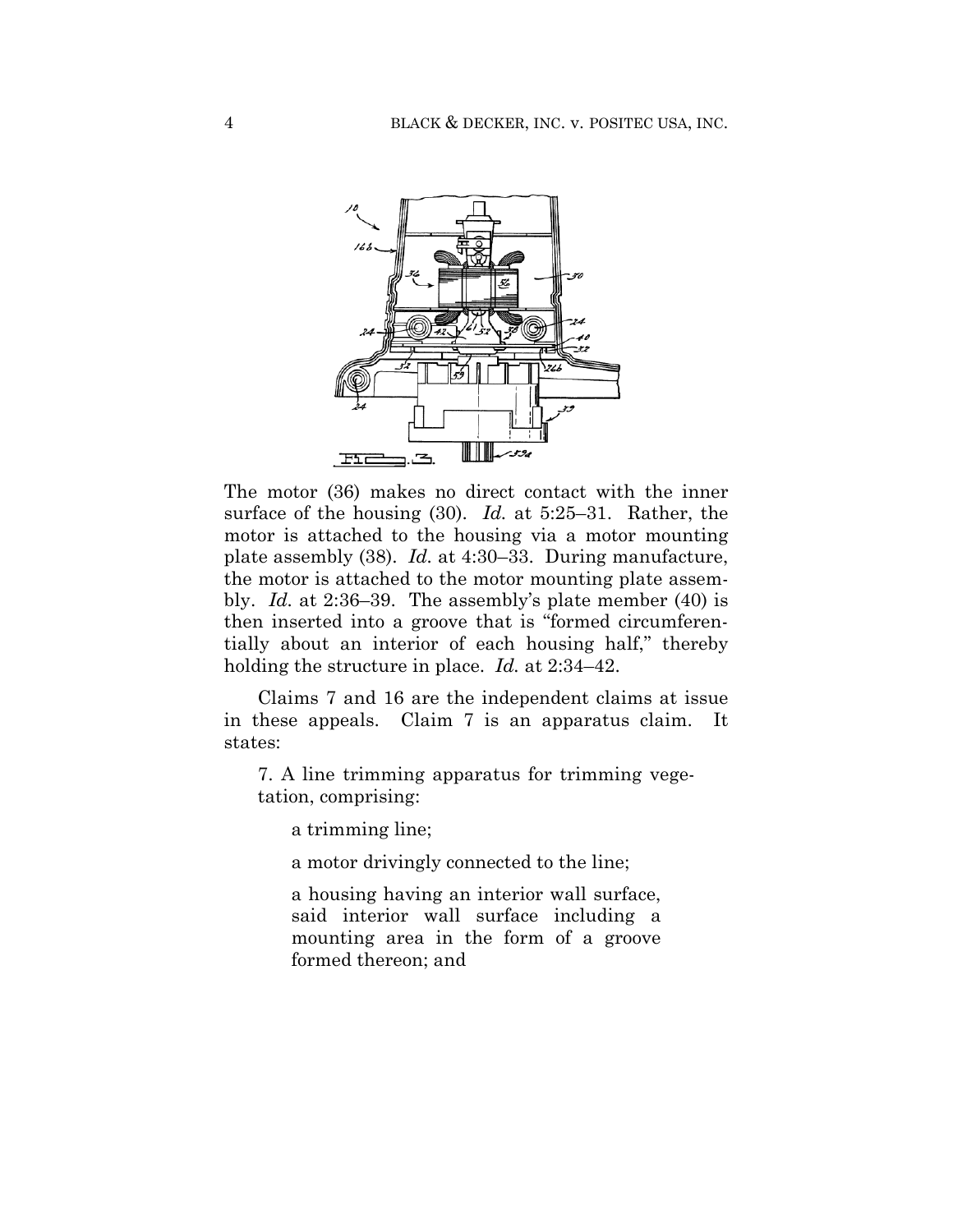a mounting plate assembly fixedly secured to said motor for mounting said motor within said housing such that said at least a portion of said mounting plate assembly is supported within said groove in said interior wall surface of said housing such that said motor is supported within said housing without the need for direct contact of any portion of said motor with said interior wall surface of said housing.

*Id.* at 8:35–49. Claim 16 is a method claim. It states:

16. A method for assembling an outdoor power tool, the method comprising:

forming a first housing section having a circumferential groove formed in an interior wall thereof;

forming a second housing section having a circumferential groove formed in an interior wall thereof;

fixedly securing a motor mounting plate to a motor;

inserting a portion of said motor mounting plate into said circumferential groove in said second housing section;

placing said first housing section against said second housing section to cause a portion of said mounting plate to engage within said circumferential groove in said interior wall of said first housing section, to thereby cause said mounting plate to be supported at a plurality of positions by said circumferential grooves, to thereby enable said motor to be supported within said first and second housing sections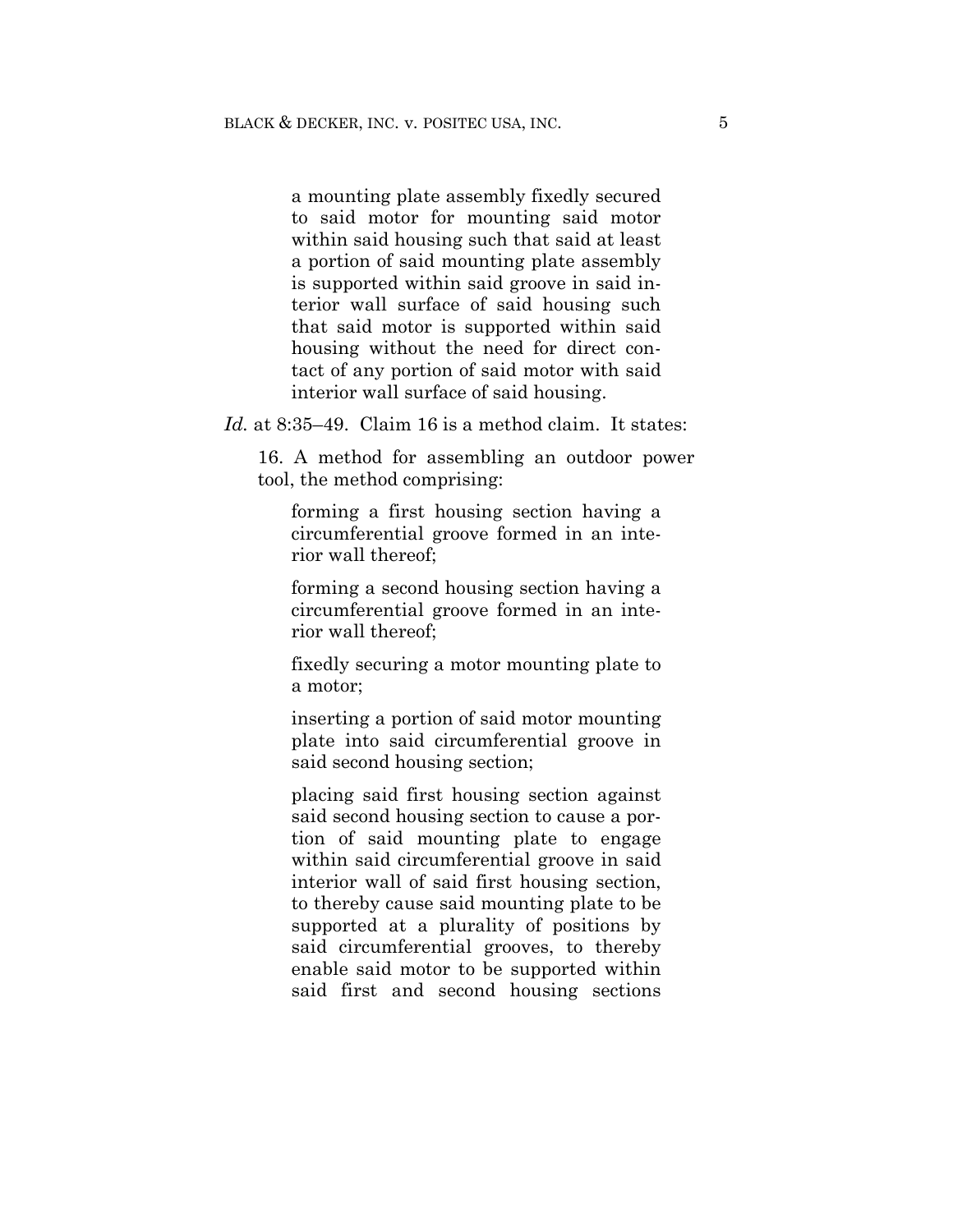without said motor contacting any portion of said interior walls of said first and second housing sections; and

securing said first housing section to said second housing section.

*Id.* at 10:11–31. Dependent claims 10 and 17 include additional limitations related to the motor mounting plate assembly. *Id.* at 9:8–14, 10:32–41.

#### II. Procedural History

Cross-Appellants requested inter partes review of claims 1, 2, 4, 5, 7, 10, 12–14, 16, and 17 of the '417 patent. In response, Black & Decker disclaimed claims 1, 2, 4, 5, and 12–14. The Board then instituted review of claims 7, 10, 16, and 17 on the following grounds: (1) claims 7 and 10 as unpatentable under 35 U.S.C. § 103(a) as obvious over Laverick and Mack; and (2) claims 16 and 17 as unpatentable under 35 U.S.C. § 103(a) as obvious over Mack. In its final written decision, the Board found that claims 7 and 10 would not have been obvious over Laverick and Mack and claims 16 and 17 would have been obvious over Mack. *Positec USA, Inc. v. Black & Decker Inc.*, IPR2013-00502, 2015 WL 5440722, at \*1 (PTAB Jan. 29, 2015) (*Final Written Decision*).

Laverick discloses a prior art string trimmer. Laverick, 1:4–9. Its housing consists of two "clam-shell" portions joined longitudinally. *Id.* at 1:92–97. Each portion contains a rib molded into the inner surface of the housing. *Id.* at 2:24–27. The rib works in conjunction with other design features, including flanges on the motor that engage a groove on the inner surface of the housing, to hold the string-trimmer's motor in place. *Id.* at 2:17–44.

Mack discloses an electric-powered hair trimmer. Mack, 1:6–7. Like Laverick, Mack's housing consists of two "clam-shell" portions joined longitudinally. *Id.* at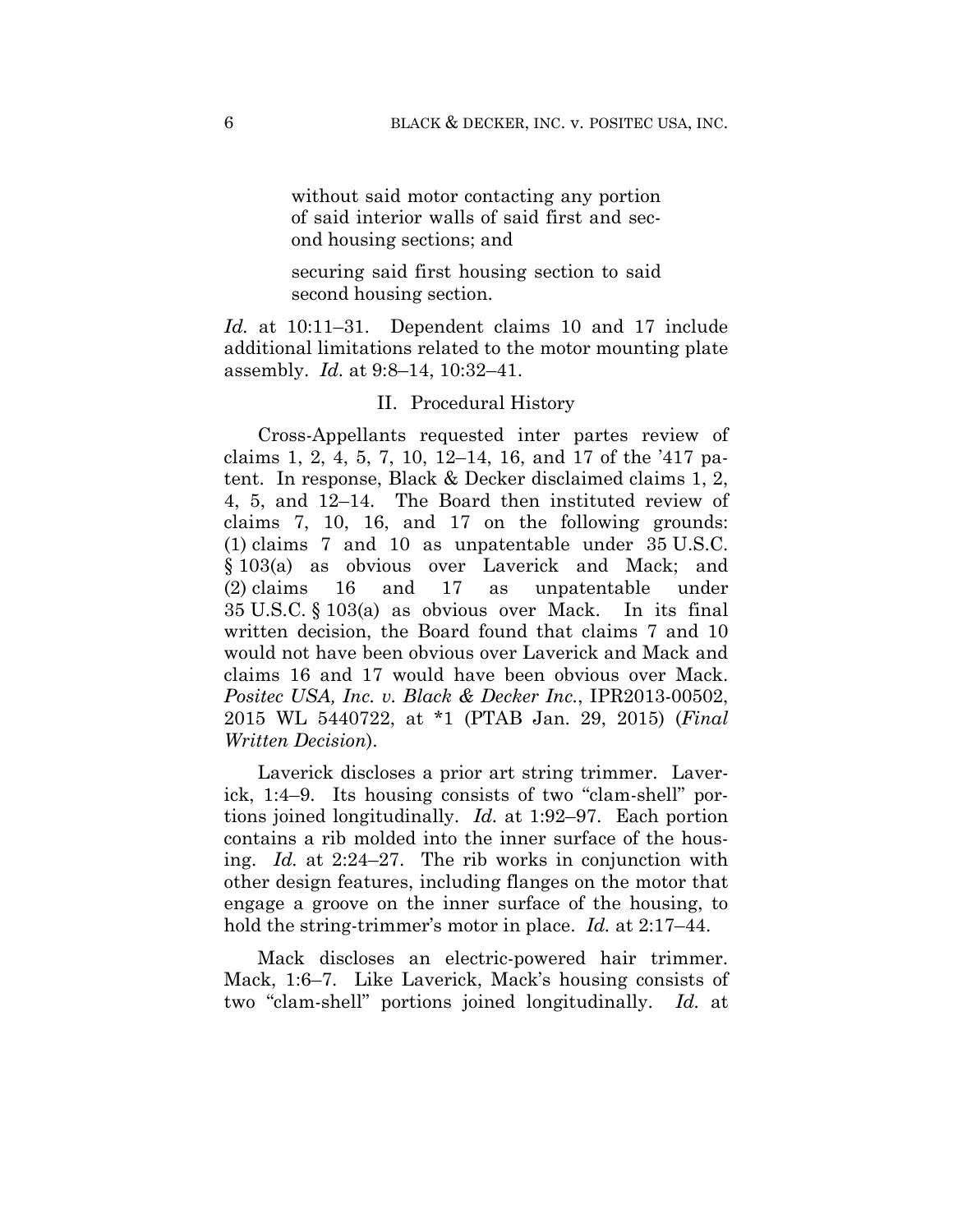2:31–35. The inner surfaces of Mack's portions include a groove designed to hold a mounting structure for the trimmer's motor. *Id.* at 3:18–24. The motor is attached to the mounting structure with a motor mounting yoke made of spring grade wire. *Id.* at 3:5–24.

With respect to claims 7 and 10, the Board focused its analysis on the "fixedly secured" and "without the need for direct contact" limitations of the claims. The Board construed "fixedly secured" to mean "fastened such that relative movement is prevented."1 *Final Written Decision*, 2015 WL 5440722, at \*4. The Board then found that Mack did not disclose this limitation. It explained that the flex in the spring grade wire used to attach the motor to the mounting structure coupled with the small contact surface between the motor and the mounting structure allowed the motor to move. *Id.* at \*10–11, \*12. The Board also found that Laverick did not disclose the "without the need for direct contact" limitation as its housing directly contacted the motor at multiple points in order to hold the motor in place. *Id.* at \*12. Finally, the Board rejected Cross-Appellants' argument that "one of ordinary skill in the art would have arrived at the 'fixedly secured' and 'without need for direct contact' limitations simply by scaling-up Mack's mounting plate assembly for use with Laverick's bigger motor." *Id.* at \*13. The Board thereby concluded that the claims would not have been obvious.

Turning to claims 16 and 17, the Board's analysis again focused on the "fixedly securing" and "without . . . contacting" limitations. Consistent with its analysis of claims 7 and 10, the Board found that Mack did not disclose the "fixedly securing" limitation. *Id.* at \*16.

<u>.</u>

In construing the claim this way, the Board rejected a broader construction proposed by Cross-Appellants: "securely placed or fastened." *Final Written Decision*, 2015 WL 5440722, at \*4.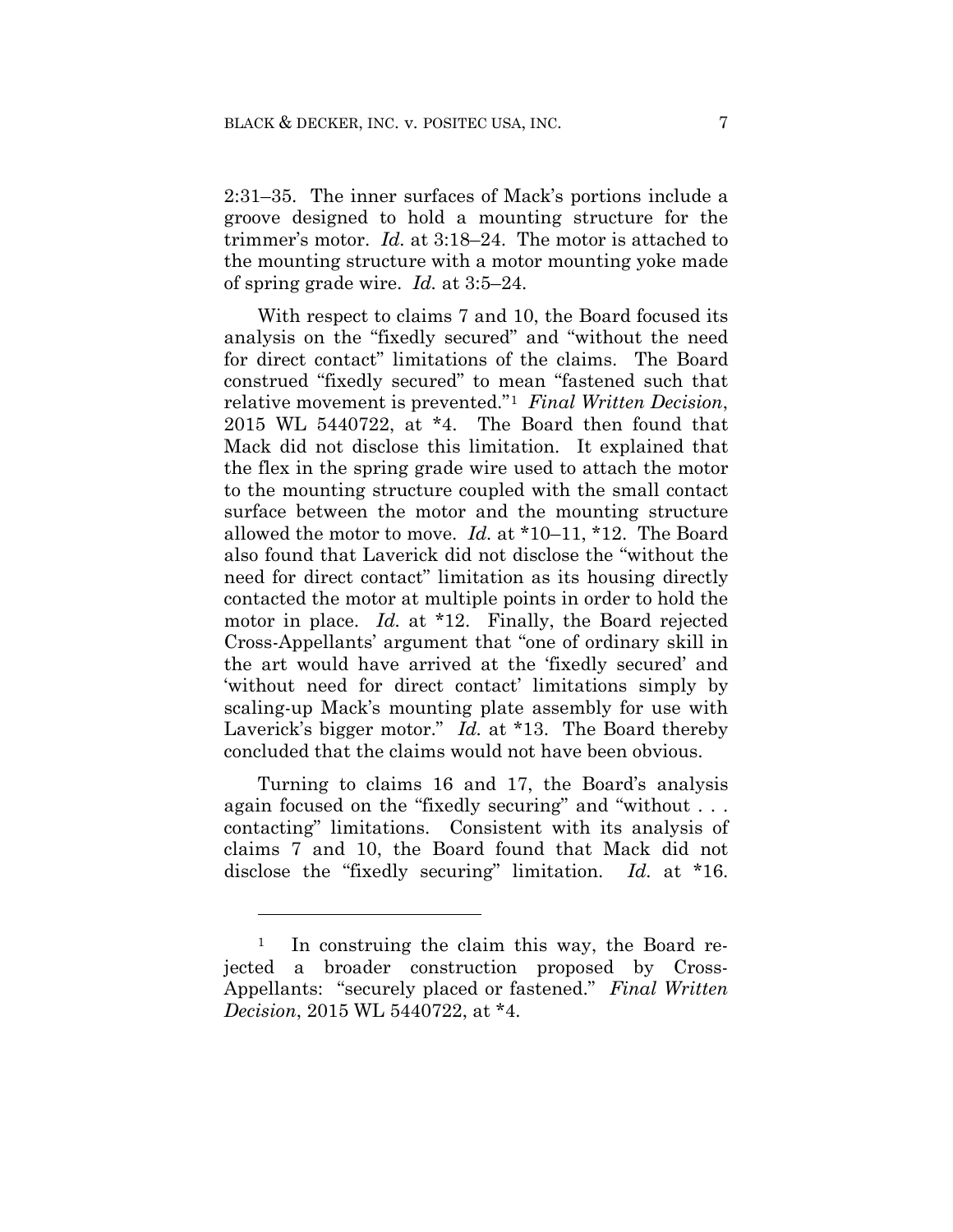However, the Board found that a person of ordinary skill "would have known" how to fixedly secure Mack's motor and "could have" done so "using bolts or screws instead of the spring grade wire." *Id.* Because the person of ordinary skill also would have understood that Mack's motor did not contact the inner surface of its housing, the Board found claims 16 and 17 obvious. *Id.* at \*16–17.

Black & Decker filed a timely appeal from the Board's decision, and Cross-Appellants filed a cross-appeal.2 We have jurisdiction under 28 U.S.C. § 1295(a)(4)(A).

#### **DISCUSSION**

For clarity, we address the issues on appeal in the same order they were initially addressed by the Board. Therefore, we depart from our normal practice and address the cross-appeal first.

#### I. Claim Construction

Cross-Appellants challenge the Board's construction of "fixedly secured" (claim 7) and "fixedly securing" (claim 16) to mean "fastened/fastening such that relative movement is prevented." Cross-Appellants contend that the terms should be more broadly construed as "fixedly se-

1

<sup>2</sup> The Director intervened on two narrow grounds: (1) Cross-Appellants waived any appeal to the Board's decision not to institute review on certain grounds; and (2) the doctrine of prosecution disclaimer did not require the Board to give effect to Black & Decker's contemporaneous argument-based disclaimer of patent claim scope during the inter partes review proceeding. Cross-Appellants did not challenge the Board's institution decision in their appeal. Moreover, we do not reach the issue of prosecution disclaimer in resolving the parties' appeals. We thus do not address the Director's arguments.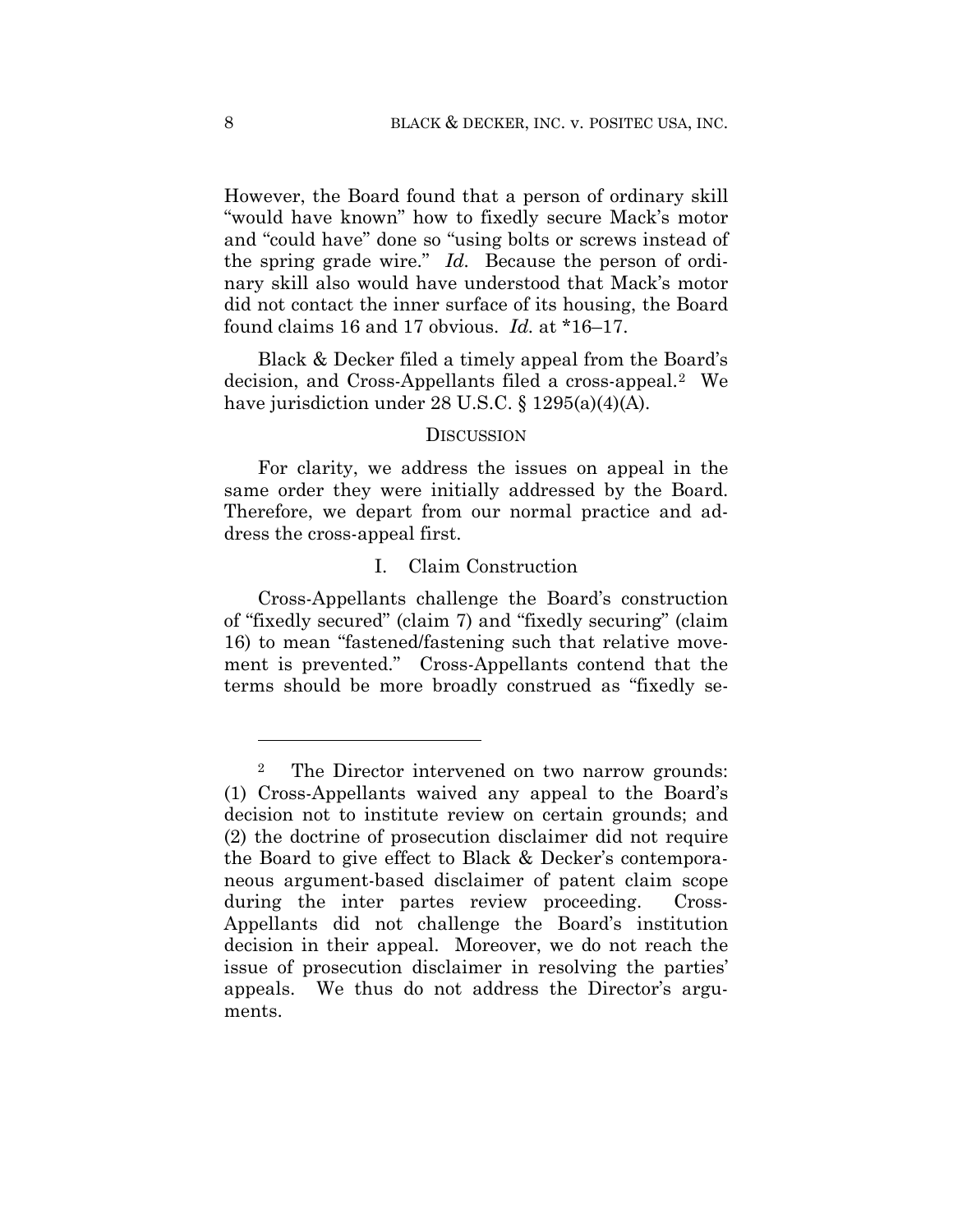cured or fastened." Cross-Appellants' Opening Br. at 34 ("Positec respectfully asks this Court to reverse the Board's claim construction . . . and adopt Positec's proposed construction: 'securely placed or fastened.' Under the proper broadest reasonable interpretation, the terms do not require fastening 'such that relative movement is *prevented*.'" (emphasis in original)).

We apply the framework established in *Teva Pharmaceuticals U.S.A., Inc. v. Sandoz, Inc.*, 135 S. Ct. 831 (2015), when reviewing a claim construction adopted by the Board. *Microsoft Corp. v. Proxyconn, Inc.*, 789 F.3d 1292, 1297 (Fed. Cir. 2015). Under that framework, we review the Board's ultimate claim construction de novo with any underlying factual determinations involving extrinsic evidence reviewed for substantial evidence. *Id.* (citing *Teva*, 135 S. Ct. at 841–42).

As an initial matter, we note that the Board applied the "broadest reasonable interpretation" when construing the claims at issue. While this is the proper standard when construing claims of an unexpired patent, *In re Cuozzo Speed Techs.*, 793 F.3d 1268, 1279 (Fed. Cir. 2015), the '417 patent expired in October 2014 approximately three months before the Board's final written decision. Claims of an expired patent are given their ordinary and customary meaning in accordance with our opinion in *Phillips v. AWH Corp.*, 415 F.3d 1303 (Fed. Cir. 2005) (en banc).3 *See In re Rambus Inc.*, 694 F.3d 42, 46 (Fed. Cir. 2012).

Despite the Board's use of an improper standard, applying the *Phillips* standard, we find that its ultimate construction of "fixedly secured/securing" is nonetheless correct. The Board properly consulted the '417 patent's specification in construing the term. *Phillips*, 415 F.3d at

<u>.</u>

<sup>3</sup> No party raised this issue in its briefs.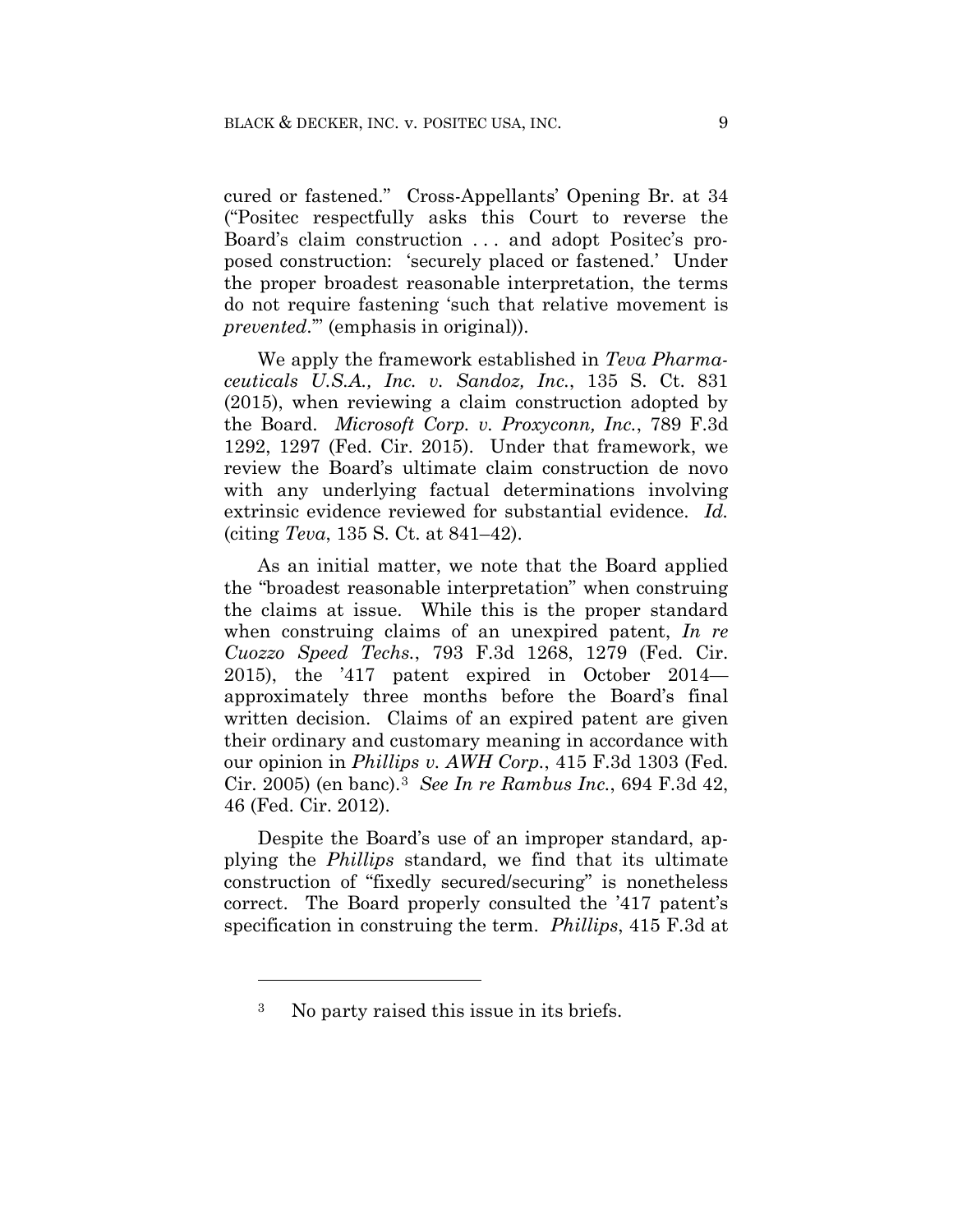1315 ("[T]he specification is always highly relevant to the claim construction analysis. Usually, it is dispositive; it is the single best guide to the meaning of a disputed term." (internal quotation marks and citation omitted)). The specification describes the manner in which the motor and mounting plate assembly—the components that are "fixedly secured"—are attached as "rigidly coupled." *Final Written Decision*, 2015 WL 5440722, at \*4 (citing '417 patent, 5:5–7). The Board properly understood "rigidly coupled,' in this context, to signify that the coupled components cannot move relative to one another." *Id.* The specification further describes the use of threaded screws to assemble the motor mounting plate assembly and attach it to the motor. *Id.* (citing '417 patent, 4:40– 42, 5:8–10). Moreover, Black & Decker during prosecution overcame an anticipation rejection by arguing that Mack's motor is attached to the motor mounting assembly by "yoke 43 . . . formed from a 'spring grade wire'" and, thus, is not "fixedly secured to the motor mounting plate assembly, as is the case with Applicant's invention." J.A. 195 (emphasis in original). Based on the intrinsic evidence, the Board properly concluded that components that are "fixedly secured," in this context, cannot move relative to each other.

Cross-Appellants' arguments in support of their proposed construction miss the mark. First, Cross-Appellants claim that various passages in the specification suggest a broader construction of "fixedly secured" and "fixedly securing." Cross-Appellants' Opening Br. at 32–33. However, each passage Cross-Appellants cite relates to connections between components other than those claimed to be "fixedly secured" (i.e., the motor and mounting plate assembly). *Id.* (citing descriptions of connections between (1) the motor mounting plate assembly and housing, and (2) the fan and armature shaft). The specification explicitly describes the connection between the motor and the mounting plate assembly as "rigidly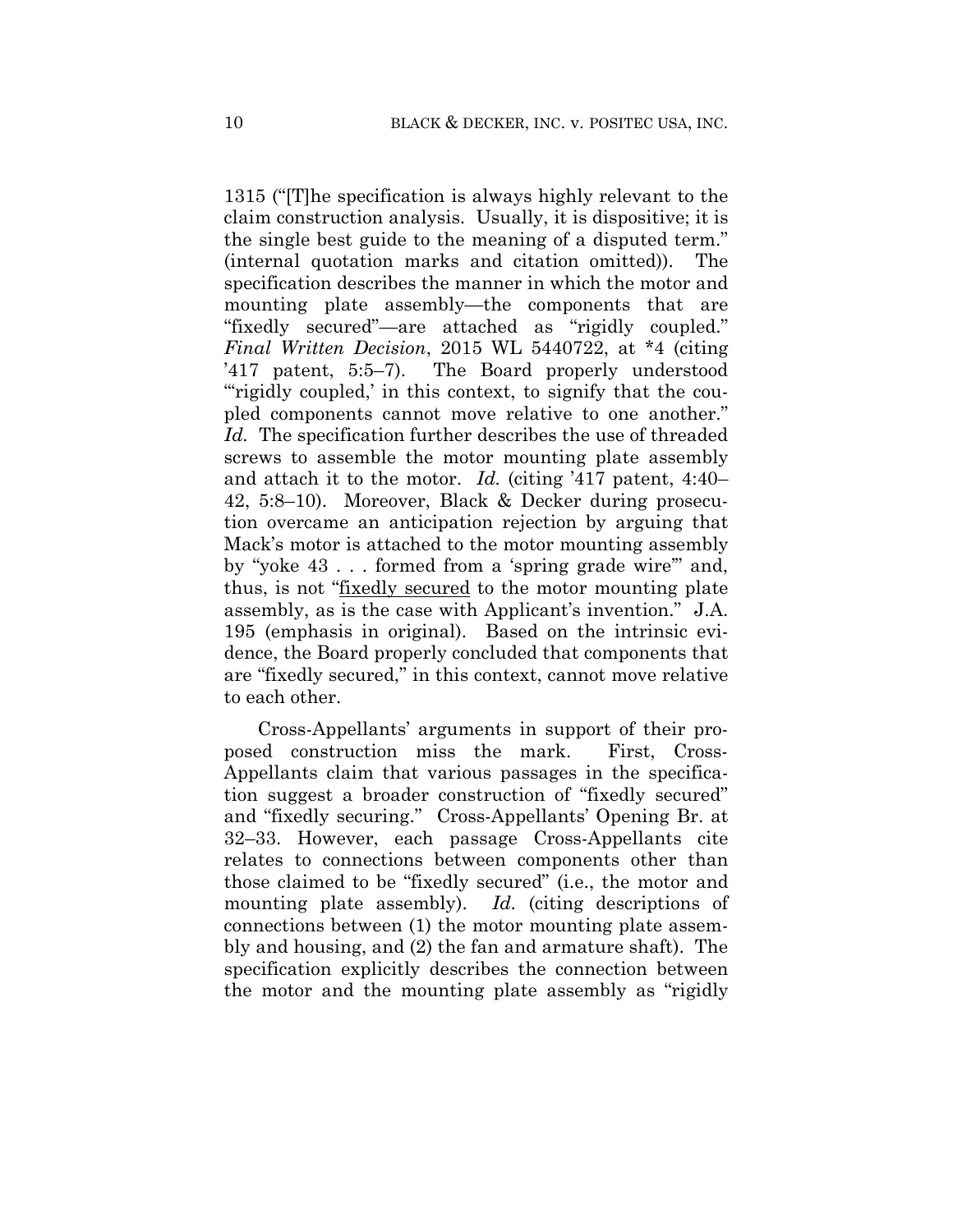coupled," as the Board found. Second, Cross-Appellants claim that the Board improperly relied upon dictionary definitions and Mack in construing the terms. However, the Board made clear that its construction was based on the '417 patent's claims and specification. *Final Written Decision*, 2015 WL 5440722, at \*4 ("*In light of the Specification*, therefore, the broadest reasonable interpretation of 'fixedly secured' is 'fastened such that relative movement is prevented.'" (emphasis added)). It cited dictionary definitions, J.A. 217–18, and Mack, *Final Written Decision*, 2015 WL 5440722, at \*4, only as additional support. The Board's use of extrinsic evidence in this way is not improper. *See Phillips*, 415 F.3d at 1317 (authorizing the use of extrinsic evidence in claim construction, but describing it as "less significant than the intrinsic record" (citation omitted)).

### II. Obviousness

Obviousness is a question of law based on underlying findings of fact. *In re Kubin*, 561 F.3d 1351, 1355 (Fed. Cir. 2009). The underlying findings of fact include: "(1) the scope and content of the prior art; (2) the differences between the prior art and the claims at issue; (3) the level of ordinary skill in the art at the time the invention was made; and (4) objective evidence of nonobviousness, if any." *Id.*; *see also Graham v. John Deere Co.*, 383 U.S. 1, 17–18 (1966). In an appeal of a Board decision, we review the Board's underlying factual findings for substantial evidence. *Merck & Cie v. Gnosis S.P.A.*, 808 F.3d 829, 833 (Fed. Cir. 2015). We review the Board's ultimate determination of obviousness de novo. *Id.*

## A. Claims 7 and 10

Cross-Appellants contend that the combination of Laverick and Mack teach the two limitations the Board found lacking: (1) the motor is "fixedly secured" to the mounting plate assembly; and (2) the motor is supported within the housing "without the need for direct contact"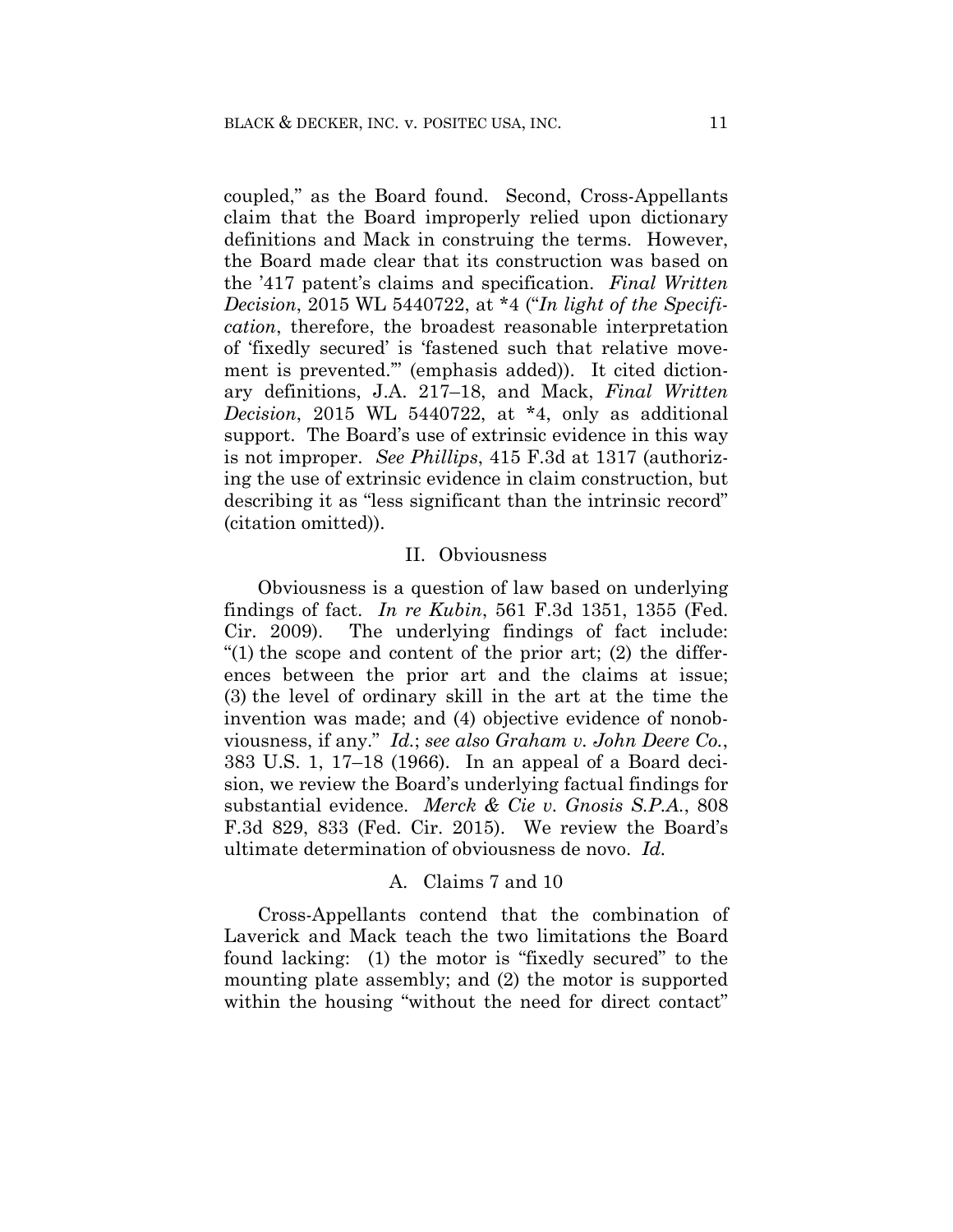between the motor and the housing. Cross-Appellants' Opening Br. at 35–44. Cross-Appellants further contend that the Board committed legal error when it found that a person of ordinary skill in the art would not exercise common sense and combine Laverick and Mack to form the patented invention. *Id.* at 44–50.

We hold that the Board's finding that Mack does not disclose the "fixedly secured" limitation is supported by substantial evidence. Mack's motor is attached to the mounting structure with a motor mounting yoke made of spring grade wire. Mack, 3:5–24. The Board credited the testimony of Black & Decker's expert, Mr. Philip J. O'Keefe, that "the *flex* in the spring grade wire of yoke 43, and the *small contact surface* between motor 25 and flat portion 45, allow the motor both to move axially and to wobble from side-to-side." *Final Written Decision*, 2015 WL 5440722, at \*10 (emphases in original). We find no fault in the Board's decision to credit Mr. O'Keefe's testimony. *See id.* at \*11. The testimony is consistent with Mack's disclosure, which describes the yoke as working with other features of Mack to prevent motor rotation, not axial or lateral movement. Mack, 3:18–24. Moreover, Cross-Appellants offered no expert testimony of their own to rebut Mr. O'Keefe. Because Mack's motor can "move axially" and "wobble from side-to-side," it is not "fixedly secured."

We further agree with the Board that Cross-Appellants did not meet their burden in establishing that it would have been obvious to one of skill in the art to modify Laverick with Mack's mounting plate assembly in a way that would satisfy the "fixedly secured" and "without the need for direct contact" limitations of claim 7.4

1

<sup>4</sup> Because we find that it would not have been obvious to modify Laverick in this way, we need not address Cross-Appellants' argument that the Board failed to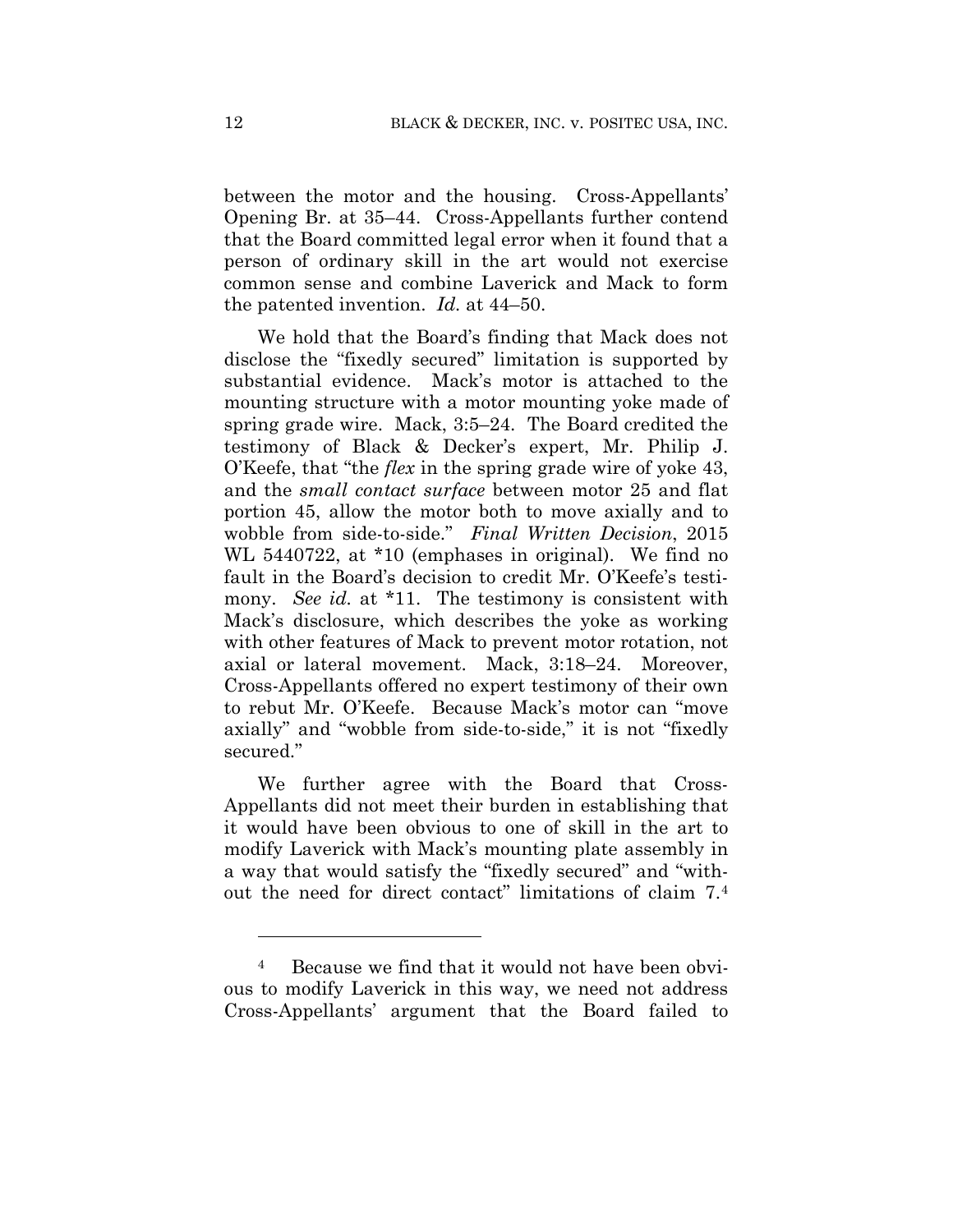Cross-Appellants contend that a person of ordinary skill would substitute the flange and groove assembly in Laverick with the plate and groove assembly in Mack. Cross-Appellants' Opening Br. at 48. However, as the Board explained, these features serve different purposes. *Final Written Decision*, 2015 WL 5440722, at \*13 (stating that "Mack's groove/plate ... secures Mack's motor against rotation" while "the groove/flange of Laverick . . . prevent[s] the motor from wobbling or otherwise moving and causing vibration"). Therefore, it is unclear why a person of ordinary skill would make this substitution.

And, even assuming that the substitution were made, Cross-Appellants presented no evidence to the Board that a person of ordinary skill would have made the various structural changes necessary to prevent relative movement between the motor and mounting plate without the need for direct contact with the housing. As the Board explained, "the groove/flange of Laverick is just one component of a composite support structure comprising precisely molded supporting ribs, protrusions, and surfaces that, together, function to clamp Laverick's motor along its length and to prevent the motor from wobbling or otherwise moving and causing vibration." *Id.* Cross-Appellants offered mere attorney argument to explain why a person of ordinary skill would remove these various structures, including the supporting rib, and instead "fixedly secure" the motor by making Mack's mounting J.A.  $791-92$  (conceding that "[t]here's no testimony" to support Cross-Appellants' obviousness contention). Based on this record, we agree with the Board's conclusion that it would not have been obvious to the person of ordinary skill "to make all of the

l

consider whether Mack disclosed the "without the need for direct contact limitation." Cross-Appellants' Opening Br. at 43–44.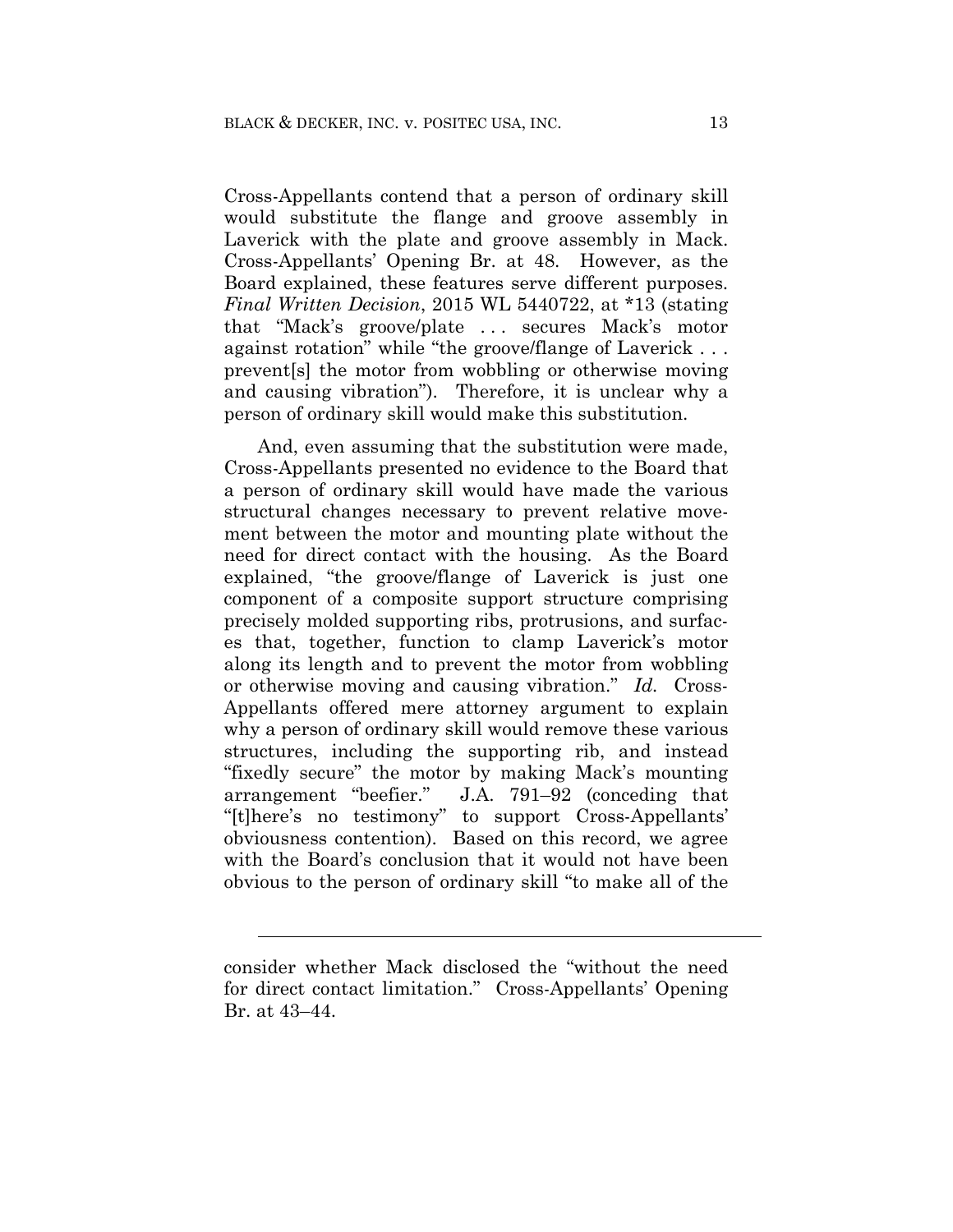functional and structural changes needed to prevent relative movement between the plate and the motor and to support the motor without use of direct contact with the housing." *Final Written Decision*, 2015 WL 5440722, at \*13.

We therefore affirm the Board's decision that claims 7 and 10 would not have been obvious.

## B. Claims 16 and 17

Although the Board properly concluded that apparatus claims 7 and 10 would not have been obvious in view of Laverick and Mack, the Board nonetheless concluded that closely-related method claims 16 and 17 would have been obvious in view of Mack alone. Black & Decker contends that the Board committed legal error in two ways in finding claims 16 and 17 obvious. First, Black & Decker argues that the Board improperly relied on figures that are not drawn to scale when it found that Mack met the "without . . . contacting" limitation. Appellant's Opening Br. at 38–45. Second, Black & Decker argues that the Board failed to articulate a reason why a person of ordinary skill in the art would modify Mack to meet the "fixedly securing" limitation. *Id.* at 45–54.

We agree that the Board failed to explain why a person of ordinary skill in the art would "fixedly secure" the motor in Mack. Our precedent requires that the Board explain a rationale why a person of ordinary skill would have modified Mack's motor. *See Ball Aerosol & Specialty Container, Inc. v. Limited Brands, Inc.*, 555 F.3d 984, 993 (Fed. Cir. 2009) (explaining that the skilled artisan's motivation "should be made explicit"). In its decision, the Board stated that Mack "suggests" the limitation. *Final Written Decision*, 2015 WL 5440722, at \*16. It went on to state what one of skill in the art "would have known" or "could have" done to meet the limitation. *Id.* This is not sufficient. Our precedent required that the Board explain why one of skill in the art would have adapted or replaced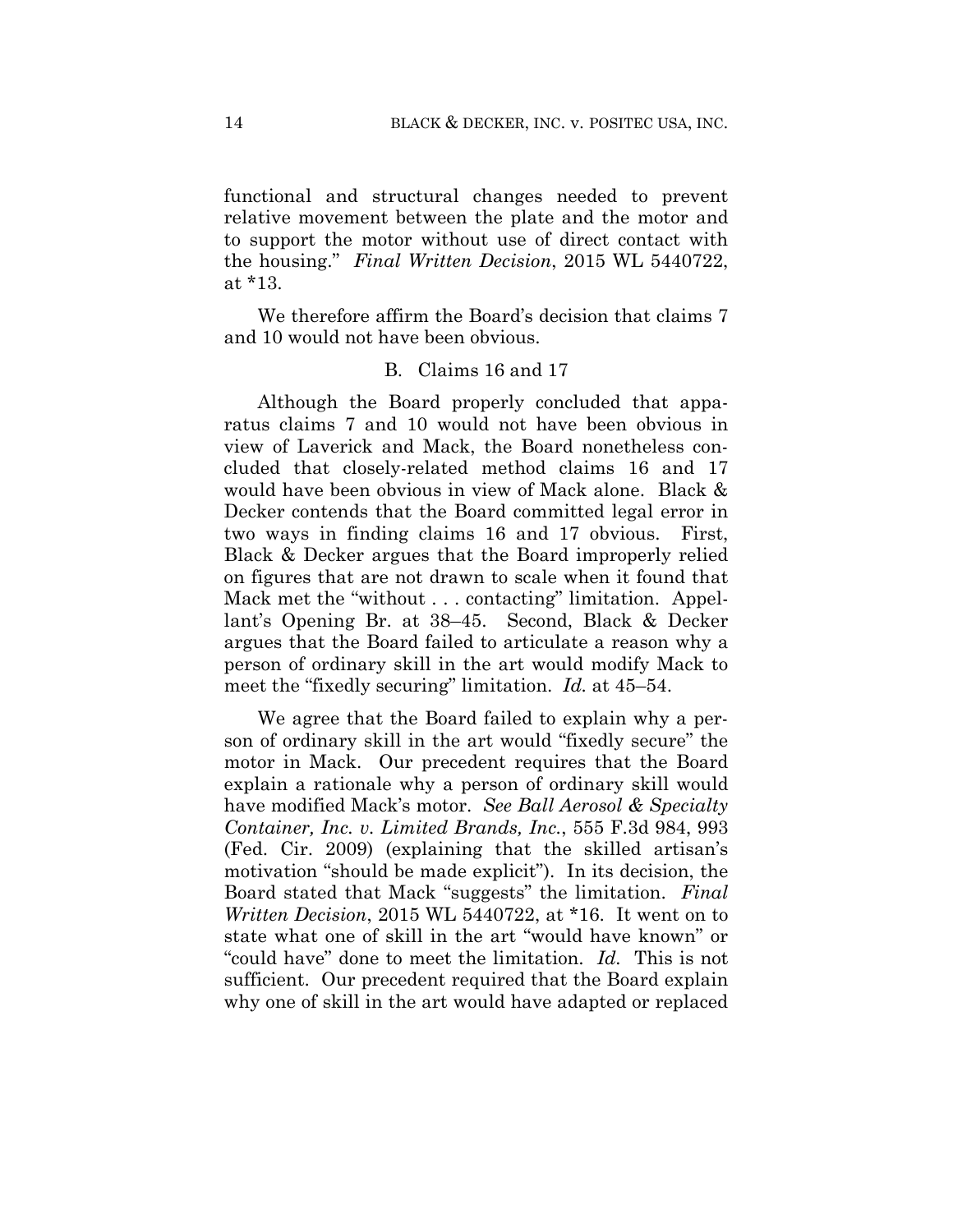Mack's motor mounting yoke to ensure that the motor did not move relative to the motor mounting structure. The Board did not do so.

Moreover, the Board's finding that Mack suggests "fixedly securing" the motor to the mounting structure is not supported by substantial evidence. *See Kinetic Concepts, Inc. v. Blue Sky Med. Grp., Inc.*, 554 F.3d 1010, 1019 (Fed. Cir. 2009) (describing the scope and content of the prior art as a factual question reviewed for substantial evidence). The only evidence cited by the Board states that the motor is "positioned and supported *against rotation*." Mack, 3:18–24 (emphasis added). Nothing in Mack suggests that the motor should be further supported against lateral or axial movement.

In fact, the proposed modification to Mack's device seems to run counter to the intended purpose of Mack's design. The Board stated that "[a] person of ordinary skill would have known, for example, that plate 45 could have been fixedly secured to motor 25 using bolts or screws instead of spring grade wire." *Final Written Decision*, 2015 WL 5440722, at \*16. Yet, Mack's hair trimmer was designed to improve on prior art units that had "relatively high costs and complex constructions which make assembly, repair and cleaning difficult." Mack, 1:27–29. Mack therefore disclosed "an easily manipulated, efficient, quiet, hair trimmer *having relatively few components* that is particularly well-adapted for self-use." *Id.* at 1:39–42 (emphasis added). Replacing Mack's yoke with bolts or screws, as the Board suggests, would increase the number of components necessary to mount the motor and, thereby, increase assembly and repair costs. Such a modification is inconsistent with Mack's stated goal.